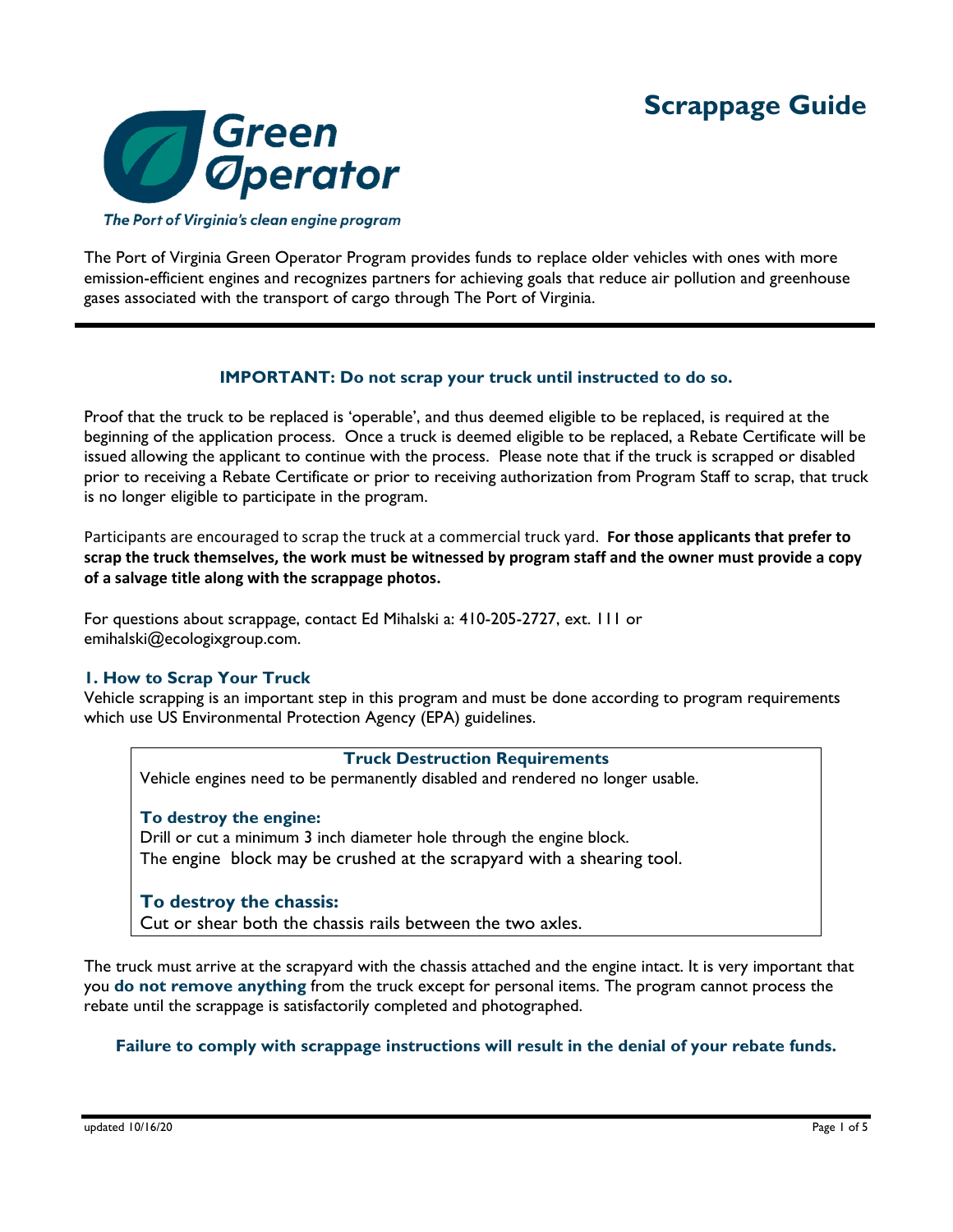

Green **Operator** 

There are four pieces of information the Green Operator Program needs from the scrapyard:

- 1) Before photos,
- 2) After photos,
- 3) A copy of the receipt from the scrap yard for scrappage, and
- 4) A photocopy of the front of the check or register receipt for any payment from the scrapped truck.

**\***Important: Take your title with you to the scrapyard.

# **Step-by-Step Instructions**

## **Before Photos**

Take a series of "before" photos of the truck.

- 1) Vehicle (side view)
- 2) Vehicle engine (allow some of the truck color to show in this shot)
- 3) Intact chassis (allow some of the truck color to show in this shot)
- 4) Vehicle Identification Number (VIN #) plate
- 5) Engine plate showing the engine serial number

## **After Photos**

After the engine and chassis have been permanently disabled, you will need to take "after" photos of the scrapped truck showing the following:

- 1) Engine destruction at least two shots (the more photos the better) that are close-up from different angles, and another photo back a few feet showing that the engine block has been drilled or sheared (with a little of the truck color showing in the photos).
- 2) Area of the cut chassis a close up of the cut (show a little of the color of the truck), and another photo a little further back from the truck.

This will document that the truck has been disabled. See photos below of disabled engine and chassis.

Photos should be sent electronically to Ed Mihalski, emihalski@ecologixgroup.com at the time of destruction to help expedite the rebate request process.

#### **Receipt**

The scrapping company will issue a receipt to the owner/operator with the following information:

- 1) Name and contact information of the scrapping company;
- 2) Written description of the truck destroyed (make, year), VIN  $#$  of scrapped truck;
- 3) Date and method of destruction; and
- 4) Amount paid for scrappage, if any. Photocopy of the front of the check or register receipt from the scrapyard.

#### **Photos Examples**

See scrappage photos on the following pages for examples of good engine destruction and documentation.

Any questions relating to the destruction or scrappage requirements should be directed to Ed Mihalski at emihalski@ecologixgroup.com or 410-205-2727 ext.111.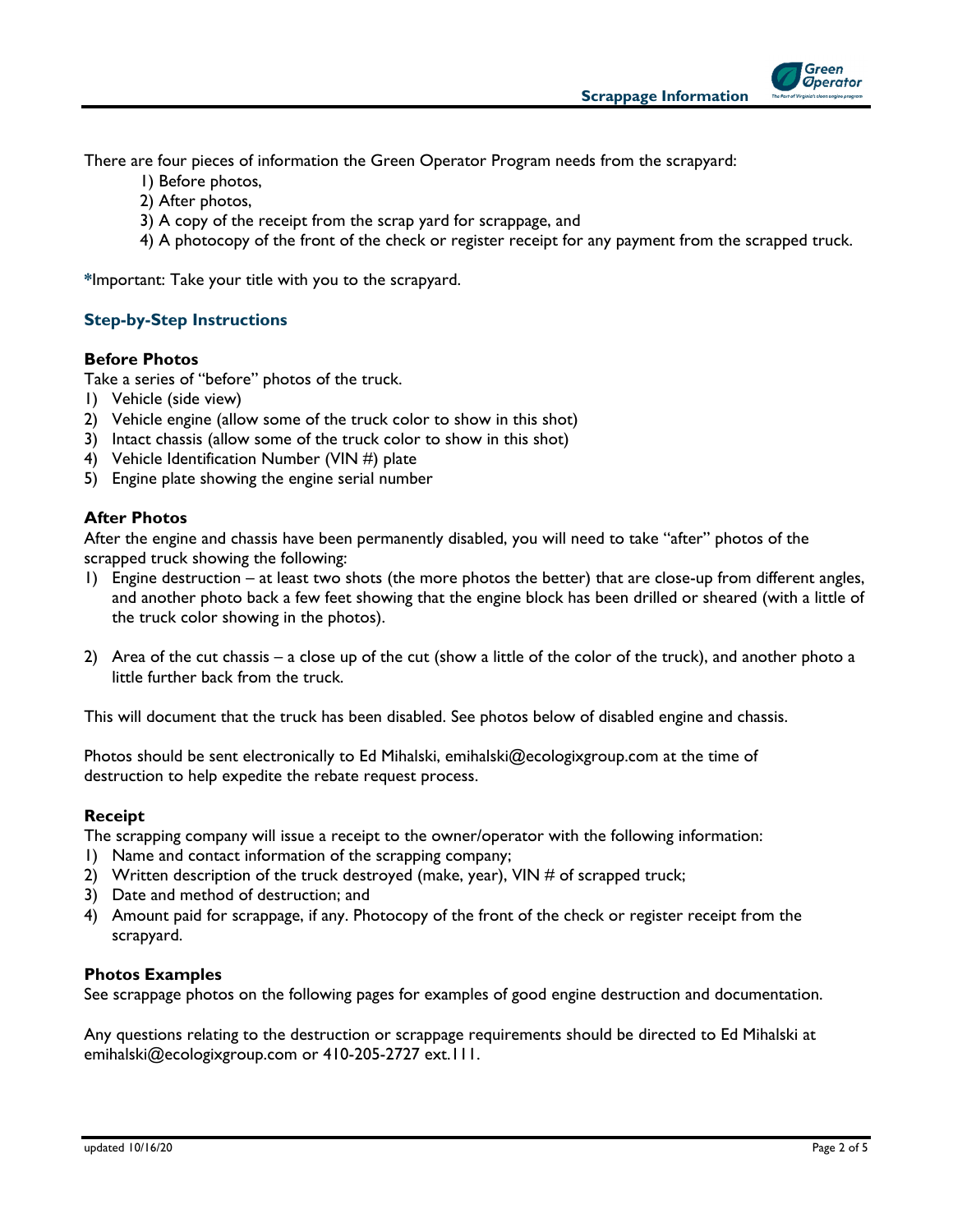

**Scrappage Information** 





Example of visible destruction of the engine block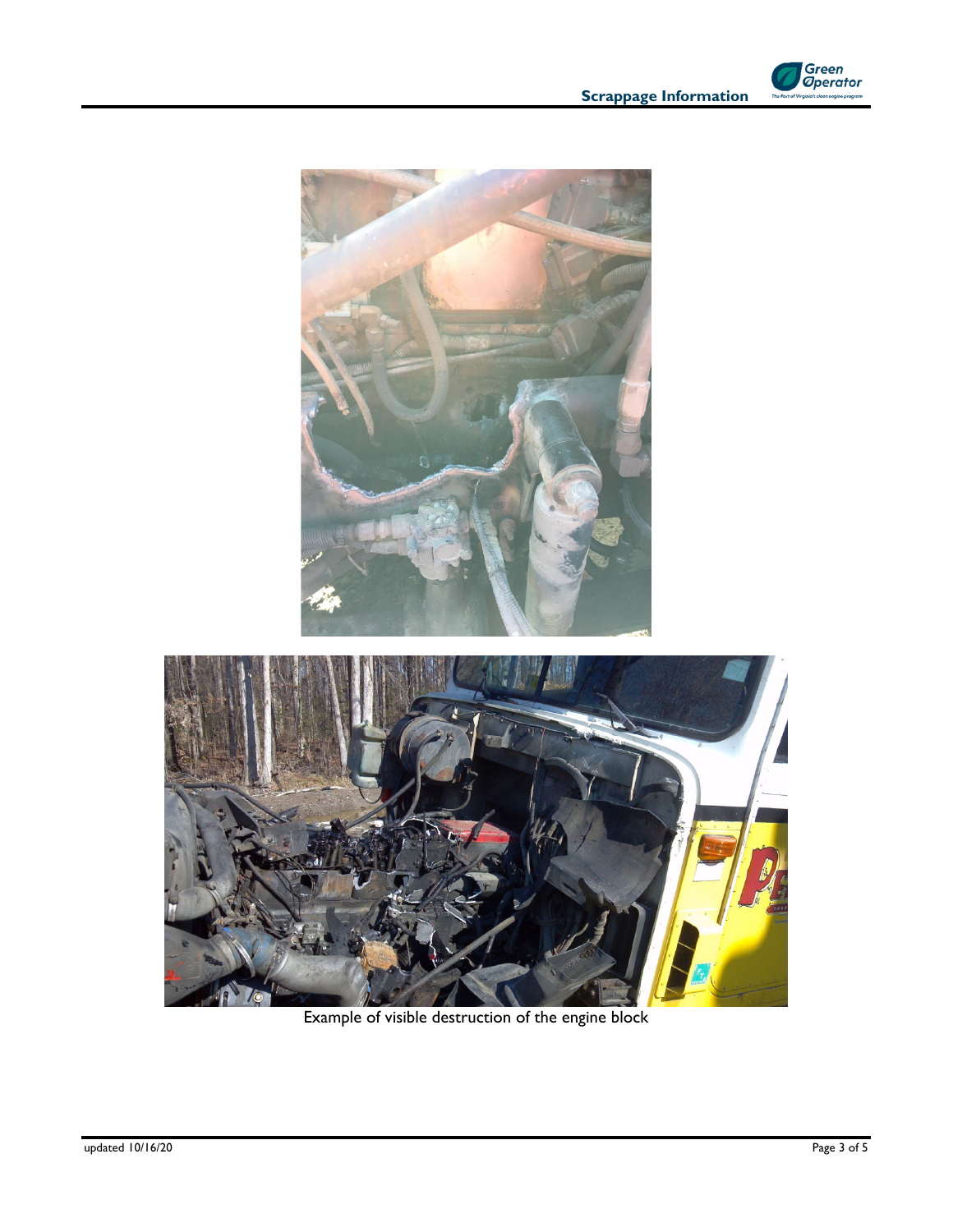



Example of chassis cut in half



Example of chassis completely cut

| $\sim$          |                                                       |                                                     |                                            |
|-----------------|-------------------------------------------------------|-----------------------------------------------------|--------------------------------------------|
| State           | Scrapyard                                             | <b>Address</b>                                      | <b>Contact Information</b>                 |
| Virginia        | <b>Empire Recycling</b><br>(two locations)            | 1100 East Princess Anne<br>Rd. Norfolk, VA 23504    | 757-533-9178 Norfolk                       |
|                 |                                                       | 277 Suburban Drive,<br>Suffolk, VA 23434            | 757-925.1115 Suffolk<br><b>Steve Motts</b> |
| <b>Delaware</b> | <b>B &amp; F Towing</b>                               | 449 Old Airport Rd., New<br><b>Castle, DE 19720</b> | Henry Fenimori<br>302-328-4146             |
| Maryland        | <b>LKQ Corporation</b><br>Offers free towing services | 29368 Matthewstown Rd.,<br>Easton, MD 21601         | David Milliken<br>410-713-5282             |

# **2. Scrap Yards**